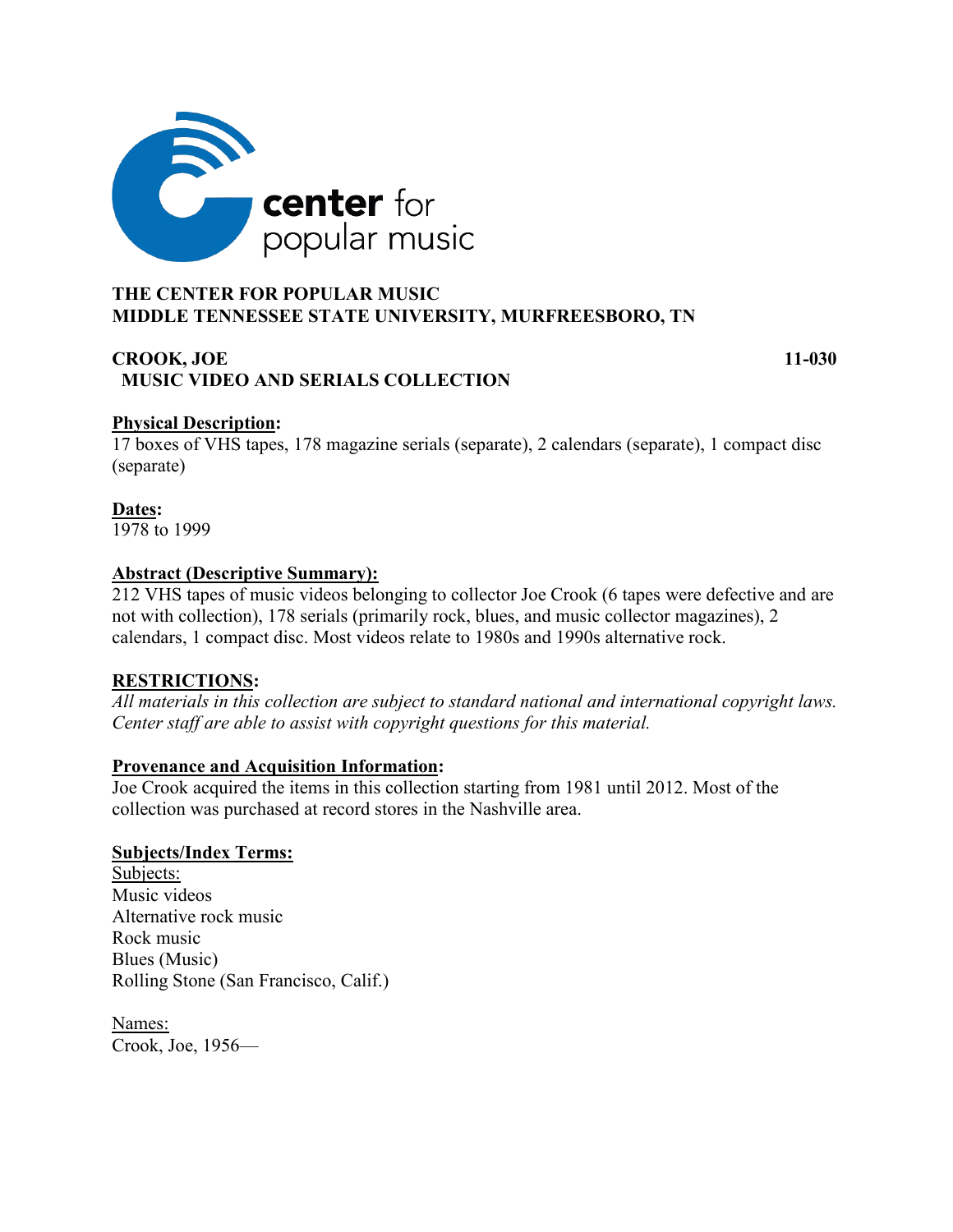# **Agency History/biographical sketch:**

Joe Crook is a Database Administrator in the Nashville area. Originally from Tennessee, he earned his B.S. in Mathematics from Vanderbilt University in 1989. Crook began collecting vinyl records in 1981 while living in Albuquerque, New Mexico, and continued collecting vinyl records, CD's, and VHS tapes from that point forward.

**Scope and content:** Collection of 206 VHS tapes. All tapes belonged to Joe Crook, collected over several decades. The videos encompass a wide variety of genres, primarily rock and alternative from the 1980s and 1990s. Also includes 1950s, 60s, and 70s rock, electronica, blues, reggae, ska, and punk. Collection of 178 music magazines primarily consists of Goldmine, Rolling Stone, and Living Blues. See inventory list for specific titles.

**Materials Cataloged Separately:** All serials catalogued in Center's database.

**Arrangement:** Original order has been maintained for music videos. All serials have been separated from collection and catalogued in the Center's database.

**Location:** The videotapes are housed in the Manuscript Collections of the collection storage area filed by accession number. Magazines and serials are housed with the Secondary Serials collection.

**Related Materials:** The Center holds a number of other music video VHS tapes of 1980's and 90's alternative rock music.

JMH; January 17, 2013

# **Box List:**

- 1. Afrikan Dreamland, "Apartheid Kills", One World Productions, AYO Records, 1985
- 2. Aphex Twin, "WindowLicker", Sine Records and Warp Records, 1999
- 3. Marcia Ball, Irma Thomas, and Tracy Nelson, "Sing it", Rounder Records
- 4. "The Batreel", Warner Bros. Records In-Store Video Show #6/97
- 5. The Beatles, "The Beatles Live", Dave Clark (London) Limited, 1985
- 6. "Give Peace a Chance" music video; "The Making of 'Give Peace a Chance'" Documentary, Propaganda Films screening copy
- 7. David Bowie, "Jazzin' for Blue Jean", 1984
- 8. David Bowie, "Love You Till Tuesday", Polygram music video
- 9. Meredith Brooks, "Deconstruction", EPK 1999, Capital Records
- 10. James Brown and Friends, "Set Fire to the Soul", HBO Video, 1987
- 11. Catherine Wheel, "Black Metallic" and "I Want to Touch You" from the album Ferment, Mercury Records, promotional use only
- 12. Tracy Chapman, "Bang Bang Bang" music video, Elektra Entertainment
- 13. The Church, "Ripple", Arista Records
- 14. "Remembering Patsy Cline", documentary, 1999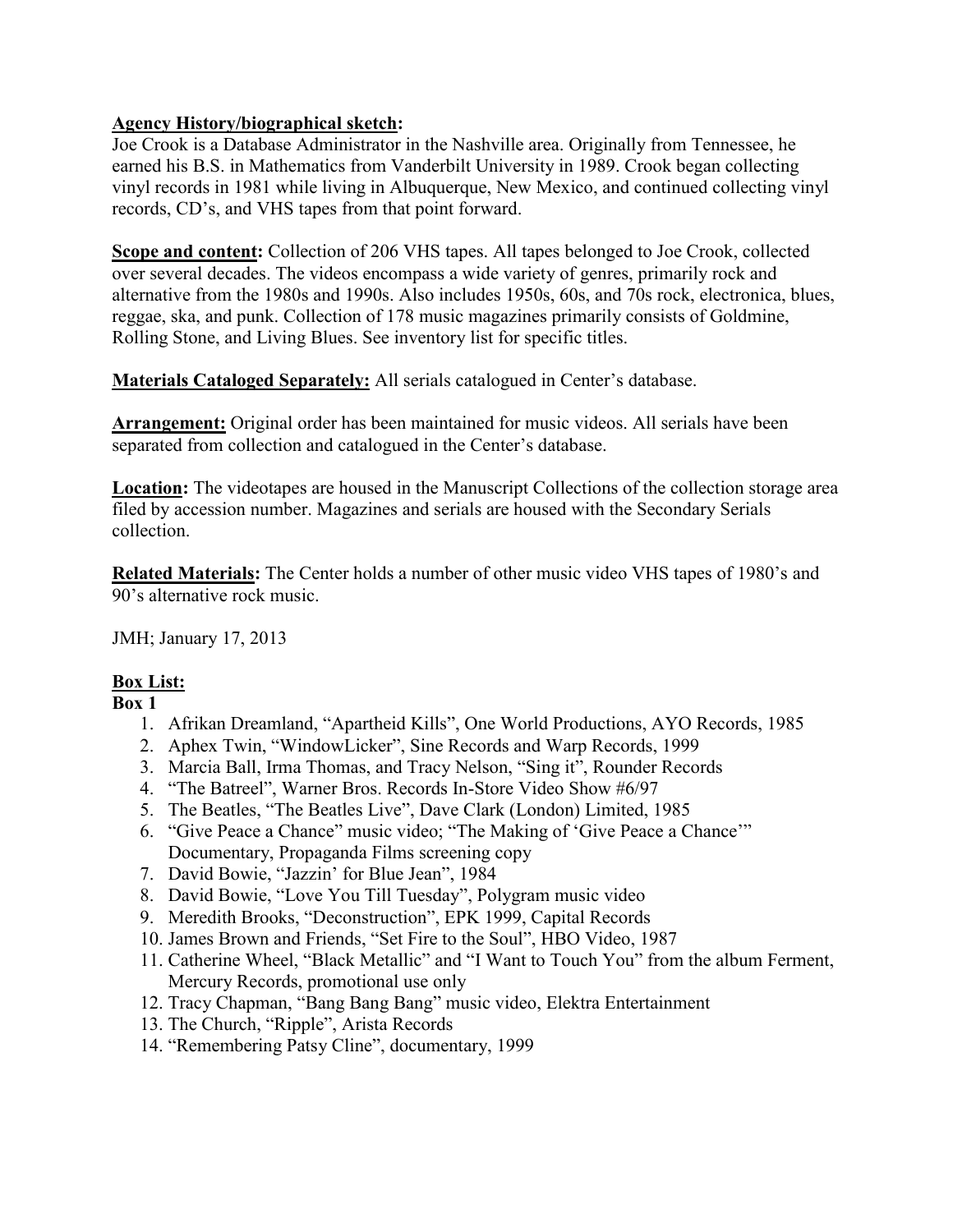- 1. "Fleetwood Mac: The Early Years", documentary, Rhino Home Video, 1995
- 2. Fishbone, "Live in San Francisco, January 16, 1992"; Willie Dixon funeral, February 5, 1992; Grammy Salutes the Blues
- 3. Enya, "Moon Shadows", Warner Reprise Video
- 4. Dread Zeppelin, "un-Led-ed", video press kit, July 18, 1990
- 5. The Doors, "Dance on Fire", 1985
- 6. The Devlins, "I Knew That" music video, Capital Records, 5/14/1993
- 7. Definition FX, "Something Inside"; The Cranes, "Everywhere"; RCA Records
- 8. Dead Milkmen, "Peter Bazooka", NTSC Stereo Copy, Restless Records, 8/29/1985
- 9. Miles Davis, "Miles Davis: The Music of Miles Davis", BMG Video, Promo Only-Not for Sale
- 10. Shannon Curfman, KARE 11 News
- 11. The Robert Cray Band, Video Profile and "Don't Be Afraid of the Dark" Video
- 12. Crash Test Dummies, "A Bumper Car Named Desire", Arista Records
- 13. Cracker, "Low", 8/27/93, Virgin Records
- 14. Alice Cooper, Halloween Video ID's, 10/23/89, Epic Records

## **Box 3**

- 1. George Clinton Parliament Funkadelic, "The Mothership Connection", Live from Houston, 1985
- 2. Peter Gabriel, "Secret World Live", comes with brochure
- 3. Peter Gabriel, "Cv", compilation video, 1987, Virgin Records
- 4. Georgia Satellites, home video recording of a concert
- 5. Government Cheese, "For the Battered"
- 6. Nanci Griffith, Video Press Kit, 9/9/1994, On the Scene Productions
- 7. Beth Hart, Late Show with David Letterman, 10/6/99
- 8. The Juliana Hatfield Three, "My Sister", from CD "Become What You Are"; Mammoth Records/The Atlantic Group, 6/28/1993
- 9. Jimi Hendrix, Live at Monterey (from Monterey Pop Festival in 1967), HBO Videos, 1986
- 10. Jimi Hendrix, "Johnny B. Goode", video EP
- 11. John Lee Hooker, "Baby Lee", 1990, Chameleon Records
- 12. Billy Idol, "The Charmed Life and Other Vital Videos", Chrysalis Records, 1990/1
- 13. Gift: A Film by Perry Farrell and Casey Niccoli, Featuring Music by Jane's Addiction, 1993, Warner Bros. Records
- 14. Jane's Addiction, "The Fan's Video, Soul Kiss", 1989 Warner Bros. Records

- 1. Nine Inch Nails, 50 minute video
- 2. The Motels, Sony Video 45, a video 45 release of the Sony Corp. of America
- 3. Morcheeba, "Trigger Hippie," Discovery Records, 11/8/96
- 4. Meat Puppets, "Backwater," London/PLG, 2/25/1994
- 5. Meat Loaf, "Storytellers"
- 6. Mazzy Star, "Fade Into You," 4/1/94, Capital Records, Inc.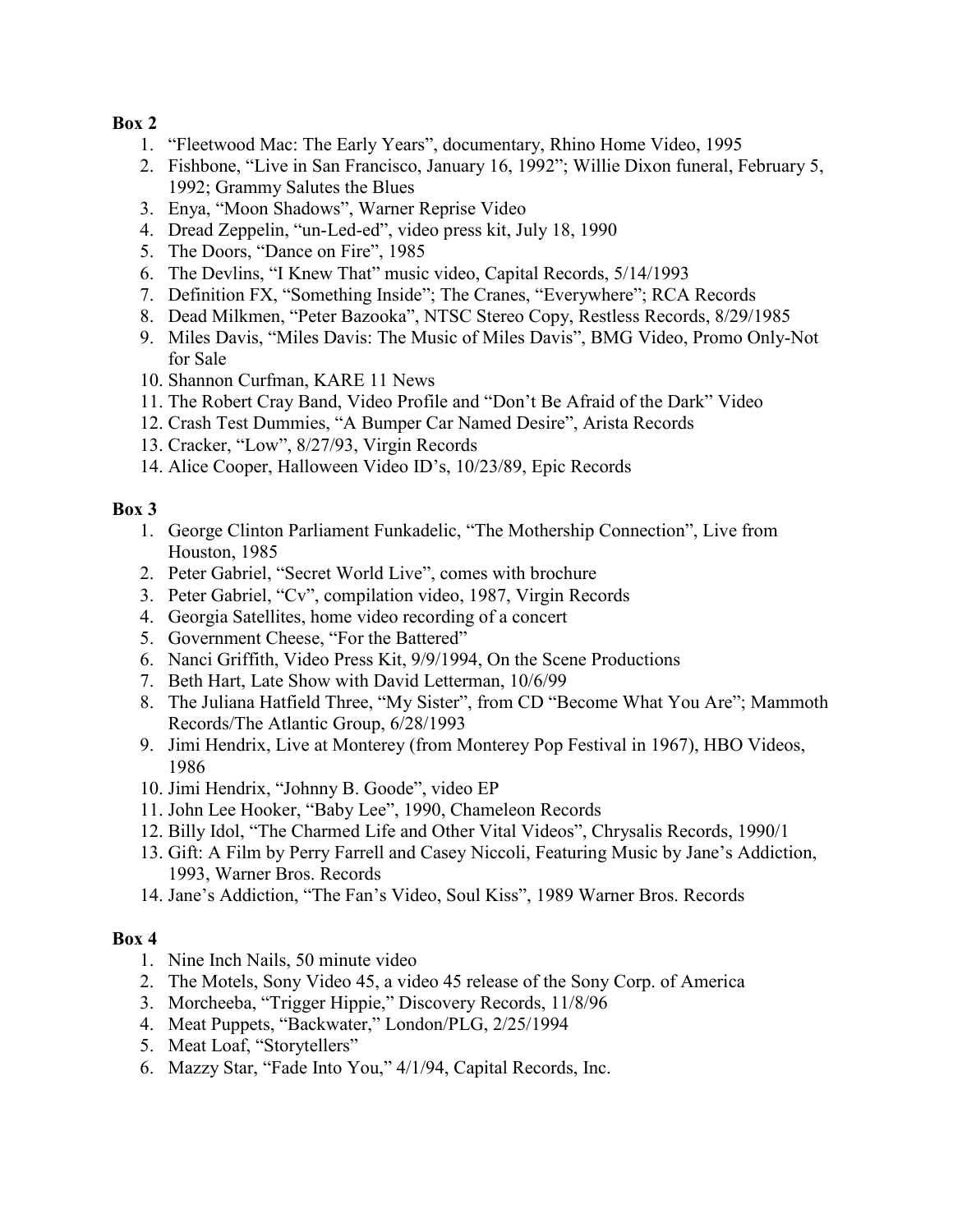- 7. Los Amigos Invisibles, Luaka Bop, The Mastering Studio, Burbank, California, 12/2/1997
- 8. Led Zeppelin, "The Song Remains the Same", 1987
- 9. Lenny Kravitz, "Video Retrospective", Virgin Records
- 10. Leo Kottke, "Home and Away", VIDEO NOT WITH COLLECTION
- 11. The Kinks, "Come Dancing with the Kinks", 1986, Arista Records
- 12. Jefferson Airplane, "White Rabbit", RCA Records, 3/13/1987 (note: video for the film *Platoon*)
- 13. Jason and the Scorchers, "TV Clips, Interviews, Promos, Videos, Live etc…"
- 14. Jason and the Scorchers, Indianapolis 86: Rock Influences, Mambo, Rock of the 80's

- 1. R.E.M., "The Great Beyond" from *Man on the Moon*, Warner Bros. 1999
- 2. Otis Redding, "Live at Monterey", HBO Video, 1988
- 3. The Ramones, "Lifestyles of the Ramones", Warner Reprise Video, Burbank, CA, 1990
- 4. Rage Against the Machine, "Killing in the Name," Epic Associated, for Promotional Use Only 11/27/92
- 5. Primus, "Cheesy Home Video", Interscope, 1992
- 6. Primus, "Videoplasty", Interscope, 1998
- 7. Primitive Radio Gods, "Standing Outside a Broken Phone Booth with Money in My Hands", Columbia Records, 1996
- 8. Porno for Pyros, "Live at Woodstock '94"
- 9. Pink Floyd, "Pulse Live"; Filmed at London Earls Court, 11/20/1994, Sony Music Entertainment
- 10. Alan Parsons, "Turn It Up", Arista Records
- 11. Alan Parsons, "Video Postcard", Arista Records
- 12. "P.M. Dawn: One World One Voice; Plus the Cure, Rise Robots Rise, Disposable Heroes of Hiphoprisy, Arrested Development, R and R Hall of Fame, Graham Nash, etc.", Island Visual Arts, Gee Street Pictures
- 13. Nine Inch Nails, "Pinion" music video, Interscope Records 11/17/92
- 14. Nine Inch Nails, "Wish" music video, Interscope Records 11/24/92

- 1. GrokGazer, "Your Visual Concert Hall", 1990 Utopia Grokware
- 2. Todd Rundgren, "The Desktop Collection", Rhino Home Video, 1993
- 3. Todd Rundgren, "Live in Japan", comes with promotional flyer, Rhino Home Video, 1990
- 4. Utopia, "Live at the Royal Oak", 1983
- 5. Utopia, "The Utopia Sampler", 1983
- 6. Todd Rundgren, "The Ever Popular Tortured Artist Effect", 1983
- 7. Todd Rundgren, "Videosyncracy", 1983
- 8. Todd Rundgren, "The Making of 2nd Wind", 1991
- 9. Royal Crown Revue, "Mugzy's Move", Electronic Press Kit, Promotional Copy, Warner Bros. Records, 1996
- 10. Rollins Band, "Liar", The Image Recording Co.
- 11. The Rolling Stones, "The Steel Wheels Concert"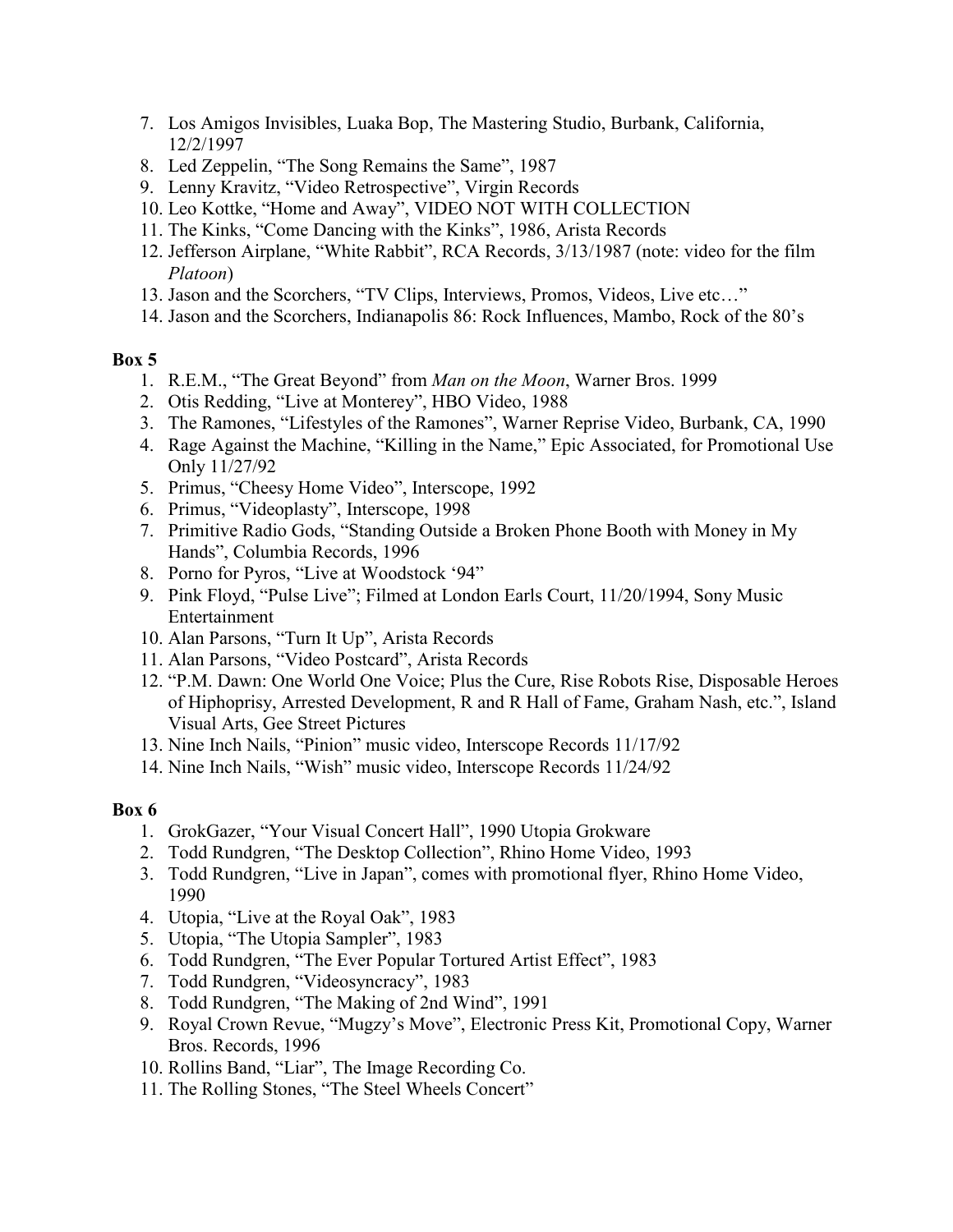- 12. The Rolling Stones, "Rock and Roll Circus", 1995, ABKCO Films
- 13. The Righteous Brothers "Unchained Melody", Capital Cities, 1991
- 14. R.E.M., "Succumbs", 1987

- 1. "White Animals Home Movies", Midnight music video from Channel 24 from Nashville
- 2. Stevie Ray Vaughan and Double Trouble, three songs, Epic, CMV Enterprises
- 3. U2, "Under a Blood Red Sky", Live at Red Rocks, 1984, MCA Home Video
- 4. Traffic, "Live at Santa Monica", RCA/Columbia Records, 1989
- 5. Tina Turner, Promo Copy, video 45, Capital Records Inc., 1984
- 6. Tina Turner, "Love Thing", Capital Records Inc., 1991
- 7. Thrill Kill Kult, "Sex on Wheelz", Cool World Video, Interscope Records, 6/25/92
- 8. Richard Thompson, "I Feel So Good", Capital Records Inc., 1991
- 9. Talking Heads, "Stop Making Sense", RCA/Columbia
- 10. Talking Heads, "Storytelling Giant", comes with promotional flyer, Warner Reprise Video, 1988
- 11. Social Distortion, "Bad Luck", 1992
- 12. Shonen Knife, "Explosion", Betelgeuse Productions
- 13. Michelle Shocked, "A Few Notes on the Arkansas Traveler", PolyGram Records, 1992
- 14. Todd Rundgren, "Live in Philadelphia-Summer '88"

## **Box 8**

- 1. Rollins Band, "Starve", Dreamworks/SKG, 1997
- 2. Siouxsie and the Banshees, "Kiss Them for Me", Geffen Records, 1991
- 3. The Murmurs, "You Suck" and "Bad Mood", MCA Records, 1994
- 4. VH1 Behind the Music, Jim Croce
- 5. Eric Clapton and Dr. John, VH1 Duets, Song Music, 1996
- 6. LaTour, "People Are Still Having Sex," Polygram Label Group, 1991
- 7. Neil Young and Crazy Horse, "Ragged Glory", Ragged Glory, WR Video, 1991
- 8. Shawn Colvin and John Hammond, "Austin City Limits"; Neil Young, "Soundstage"
- 9. Neil Young and Crazy Horse, "The Complex Sessions", Directed by Jonathan Demme, WR Video, 1995
- 10. Brian Wilson, "I Just Wasn't Made for These Times", Palomar Pictures
- 11. Webb Wilder, "Corn Flicks", 1992
- 12. Webb Wilder, "Horror Hayride", 1991

- 1. Shonen Knife, "vs. The Monsters of Toho", Virgin Records
- 2. Tom Tom Club, "Compilation/Interview", 05/22/89, VIDEO NOT WITH **COLLECTION**
- 3. Todd Rundgren, "Newswrap", 05/22/89, VIDEO NOT WITH COLLECTION
- 4. B-52's, "6 Videos Tied", Warner Bros. Rec-Library, 07/19/89, VIDEO NOT WITH **COLLECTION**
- 5. The Pink Floyd, "London 66-67", 1994
- 6. The Who, "The Kids Are Alright", Thorn EMI Video, 1979
- 7. Bauhaus, "Shadow of Light", Castle Hendring, Begger's Banquet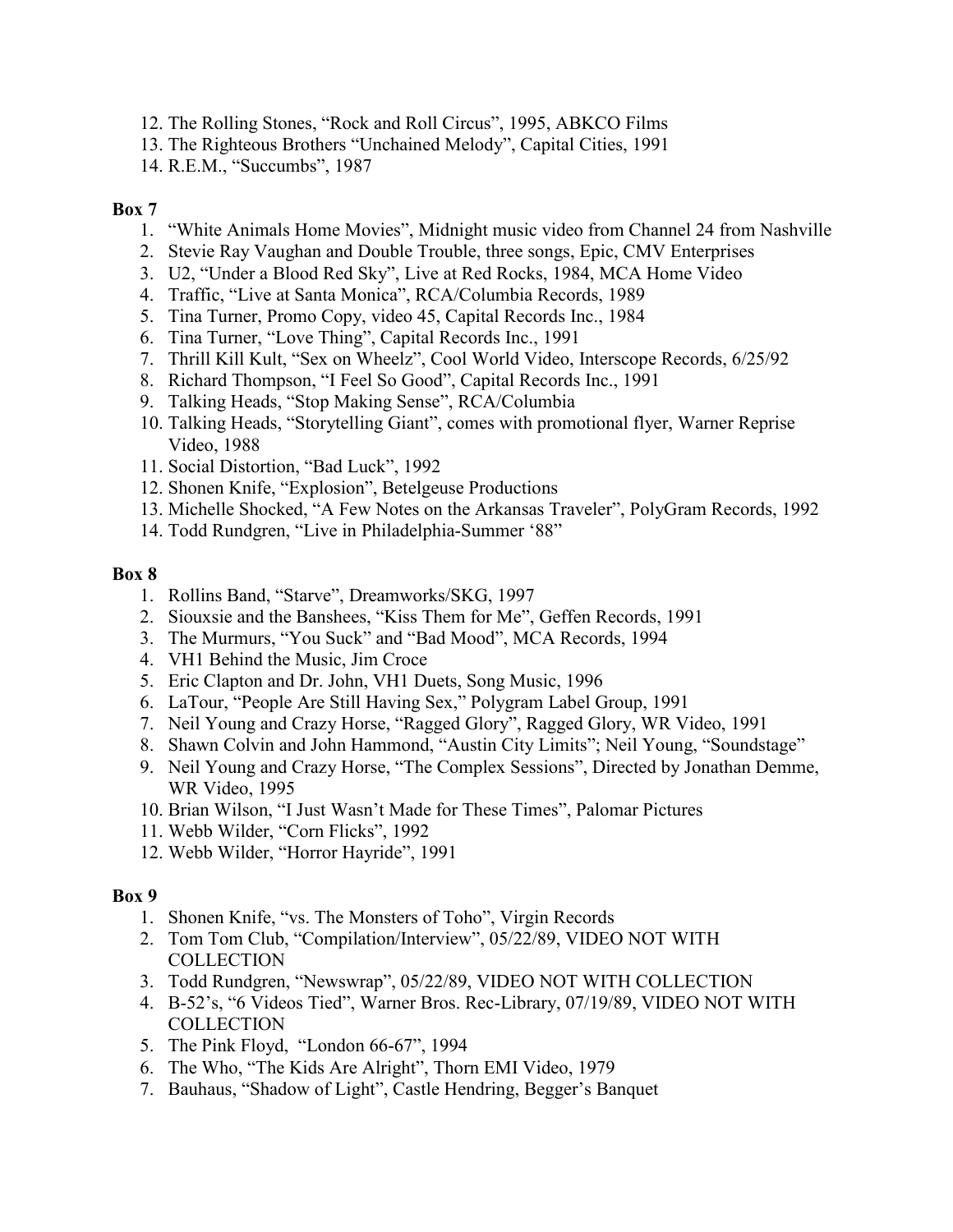- 1. Steve Earle, "Back to the Wall", MCA Records Inc.
- 2. Madonna "Live! Blond Ambition World Tour '90", HBO, Sunday Aug. 5th 9:00PM
- 3. REM, "Tour Film" Trailer, Warner Bros. Rec-Library
- 4. The Doors, "A Tribute to Jim Morrison", Hollywood, Heartbeat/Alchemical, 1981
- 5. The Art of Noise featuring Tom Jones, "Kiss", PolyGram Records
- 6. In-Store Play Video #7/94, From: Marlene Fedo Arden, Warner Bros. Records, Merchandising Dept., includes log of music videos
- 7. R.E.M., "3 Videos Tied", Warner Bros Rec-Library, 1993

# **Box 11**

- 1. Enya, "On My Way Home," 10/24/96, comes with CD single
- 2. Lou Reed and John Cale, "Songs for Drella", Press Kit, Warner Bros. Rec-Library, 4/3/90, comes with promotional flyer
- 3. Robert Randolph and the Family Band, "I Need More Love", WB Records
- 4. Stereolab, "Miss Modular", LP-Dots and Loops, Elektra/EEG, 1997
- 5. The Jayhawks, "Settled Down Like Rain", video press kit, Hollywood Town Hall, 1993, comes with 3 promotional postcards
- 6. Manuscript tape, "Paul Westerberg on Saturday Night Live, Smashing Pumpkins on Saturday Night Live, Pearl Jam on Saturday Night Live, Nirvana on Saturday Night Live, R.E.M. on Saturday Night Live 11/12/94, Rolling Stones on 60 Minutes 11-13-94, Tom Petty-SNL 11/19/94, GreenDay SNL 12/3/94, MTV Unplugged Nirvana and Meat Puppets 'Plateau', 'Lake of Fire', Nirvana 'All Apologies'"

# **Box 12**

- 1. AlternaVision Vol. 14
- 2. AlternaVision Vol. 15
- 3. AlternaVision Vol. 18
- 4. AlternaVision Vol. 27
- 5. AlternaVision Vol. 28
- 6. AlternaVision Vol. 29
- 7. AlternaVision Vol. 30
- 8. AlternaVision Vol. 31
- 9. AlternaVision Vol. 32
- 10. AlternaVision Vol. 33
- 11. AlternaVision Vol. 38
- 12. AlternaVision Vol. 43
- 13. AlternaVision Vol. 45
- 14. AlternaVision Vol. 47

- 1. AlternaVision Vol. 48
- 2. AlternaVision Vol. 49
- 3. AlternaVision Vol. 51
- 4. AlternaVision Vol. 52
- 5. Pop Vision Vol. 21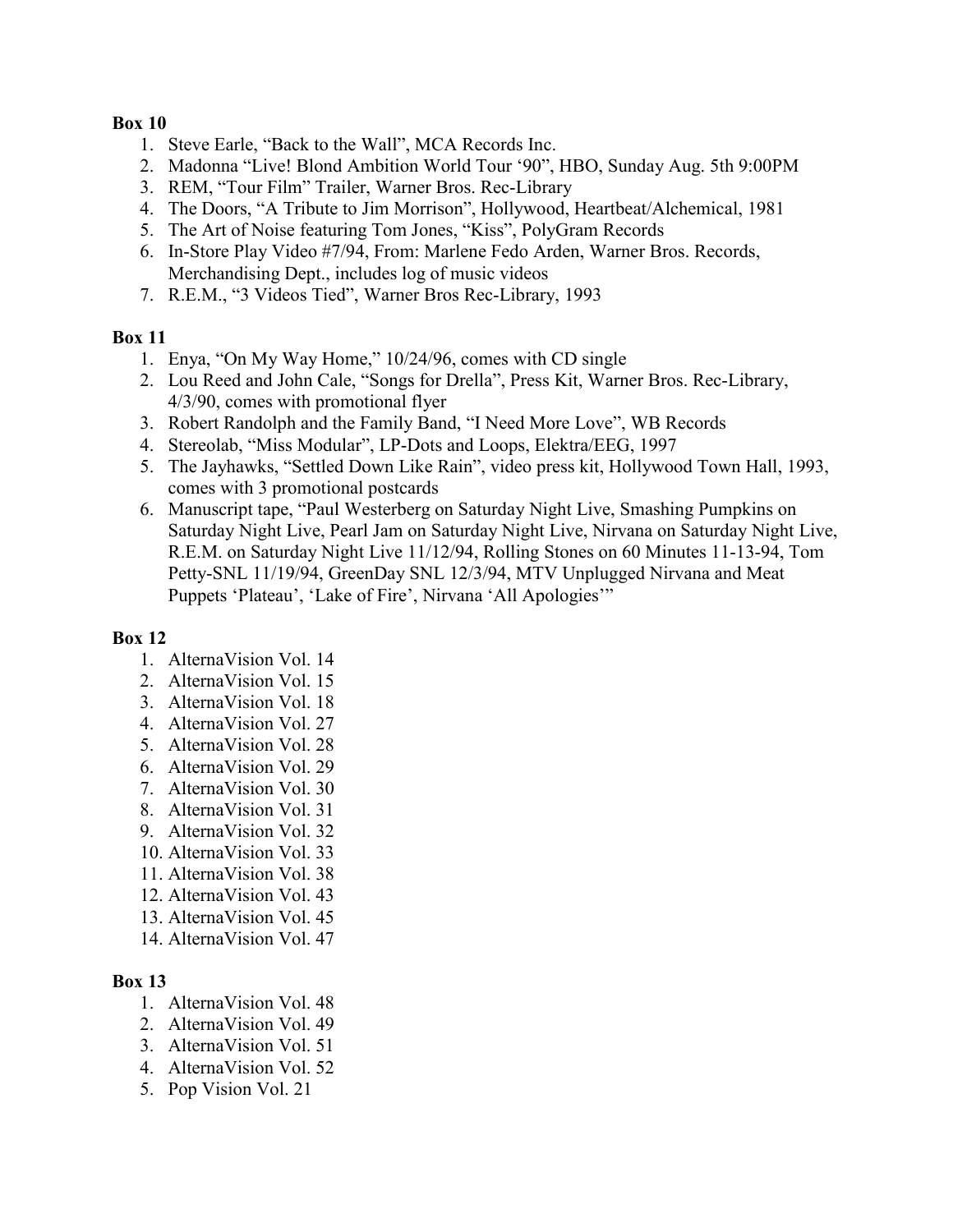- 6. Pop Vision Vol. 23
- 7. Metal Vision Vol. 31
- 8. Metal Vision Vol. 37
- 9. Video Sheetmetal 1, Warner Bros. Records, 1991
- 10. Rock Revolution, RSVP Music Videos, Royal Sound Video, 1986
- 11. Tommy Boy Music, Inc., Video Compilation Reel
- 12. Smash Records, 1993 Video Compilation, Island Records Inc.
- 13. Warner Bros. Inc., "Black Light Special", Developing Artist Program
- 14. Virgin Records, 6/18/90, VIDEO NOT WITH COLLECTION

- 1. The Reel Vol. 6
- 2. Columbia Digital P.O.P. Reel 001
- 3. Columbia Digital P.O.P. Reel 002
- 4. Colubia Records, Metal Video Reel, "Cathedral/Entombed/Fudge Tunnel/Fishbone/Alice in Chains/Cathedral"
- 5. College Music Video, CMV, Alternative Show, May 1995
- 6. CEMAVision # 16
- 7. CEMAVision # 13
- 8. CEMAVision # 12
- 9. CEMAVision # 11
- 10. CEMAVision Summer 1991
- 11. CEMAVision Summer 1990
- 12. Betelgeuse Productions, BMG Distribution, (15) Song Comp Reel, Jan. 1993
- 13. BMG Alternative Compilation Video #1
- 14. Spewvision, Atlantic Recording Co., 1995

- 1. "Center Stage: Keith Richards, Austin City Limits: B.B. King, Saturday Night Live: Sade, Paul Westerberg"
- 2. Roger Waters, "What God Wants Pt. 1"; "The Search for Robert Johnson"
- 3. Aerosmith, "1990 private camera"; The Rolling Stones, 1972 "Cocksucker's Blues"
- 4. "Mance Lipscomb and Lightnin' Hopkins, Masters of the Country Blues", Yazoo Video, 1991
- 5. "Rev. Gary Davis and Sonny Terry, Masters of the Country Blues", Yazoo Video, 1991
- 6. " A Way to Escape the Ghetto, Out of the Blacks into the Blues", Yazoo Video, 1992
- 7. "Messin' with the Blues", Rhino Records, 1991
- 8. "The Last Waltz: A Martin Scorsese Film", The Last Waltz Productions, 1978
- 9. "Epic Records Compilation"
- 10. "Billy Block's Western Beat LIVE"
- 11. madd hatter films video montage, directed by Peter Lauer
- 12. "Bizarre Music Television", Rhino Records, 1986
- 13. "The A.R.M.S. Concert Part II", Media Home Entertainment, 1984
- 14. "The A.R.M.S. Concert Part I", Media Home Entertainment, 1984